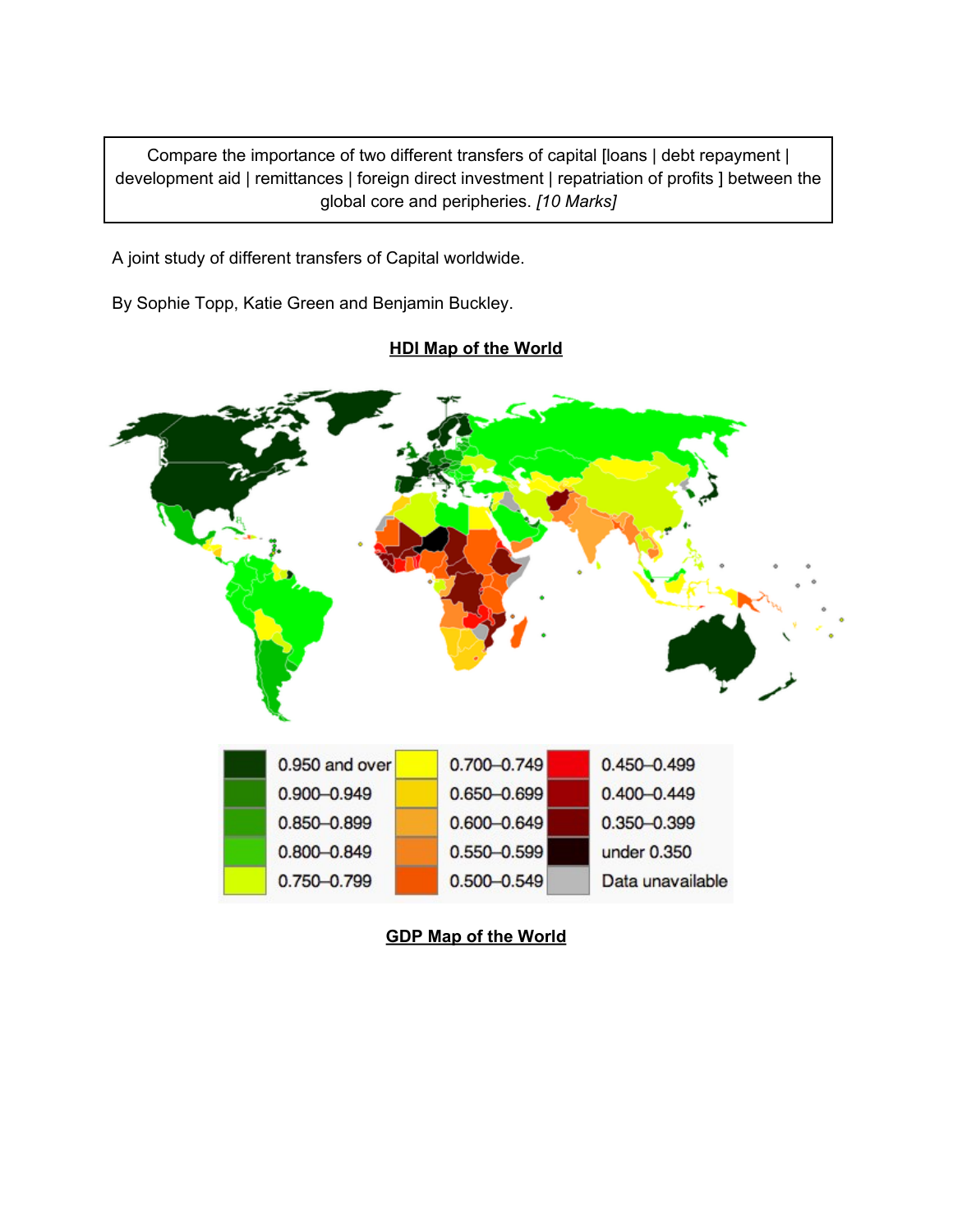

#### **Loans**

Money borrowed from the International Monetary Fund, World Bank or private organizations with the aim of aiding development projects. The loaned money needs to be invested wisely to get a return to service the debt. Interest repayment rates can fluctuate with the global economic markets.

### Case Study

Nigeria, is hosted the Fifa U-17 world cup in 2009. This is to help "encourage inward investment into developing nations." They believe that it will help increase tourist inflows and business revenues to Nigeria. Major sport events are believed to bring long-term benefits including city and country branding. It is the responsibility of the government to build basic sport facilities, but they also need investments from inside and outside the country to allow the sport industry in Nigeria to reach its full potential. Ghana is looking to bid for the 2015 All African Games, for the same reason of Nigeria so that it can bring economic prosperity to the country. After the 26th African Cup of Nations, held in 2008 in Ghana, the country's central bank took a look at the economic effect of the tournament on the economy. The results were encouraging. Ghana was told that it would get a \$600m three-year loan from the International Monetary Fund (IMF). The country needs funds to reduce its budget deficit and support its currency, the country faces high food and fuel prices, an energy crisis and heavy spending in the run-up to last year's elections.

#### Importance

The IMF gave the go-ahead for a \$741m (£469m) loan to Iraq. The money is part of a previously agreed \$3.7bn loan programme designed to help the country rebuild its ravaged infrastructure. Iraq relies on oil revenues for as much as 90% of its income and needs funds to rebuild after years of conflict and insurgency following the 2003 US-led invasion.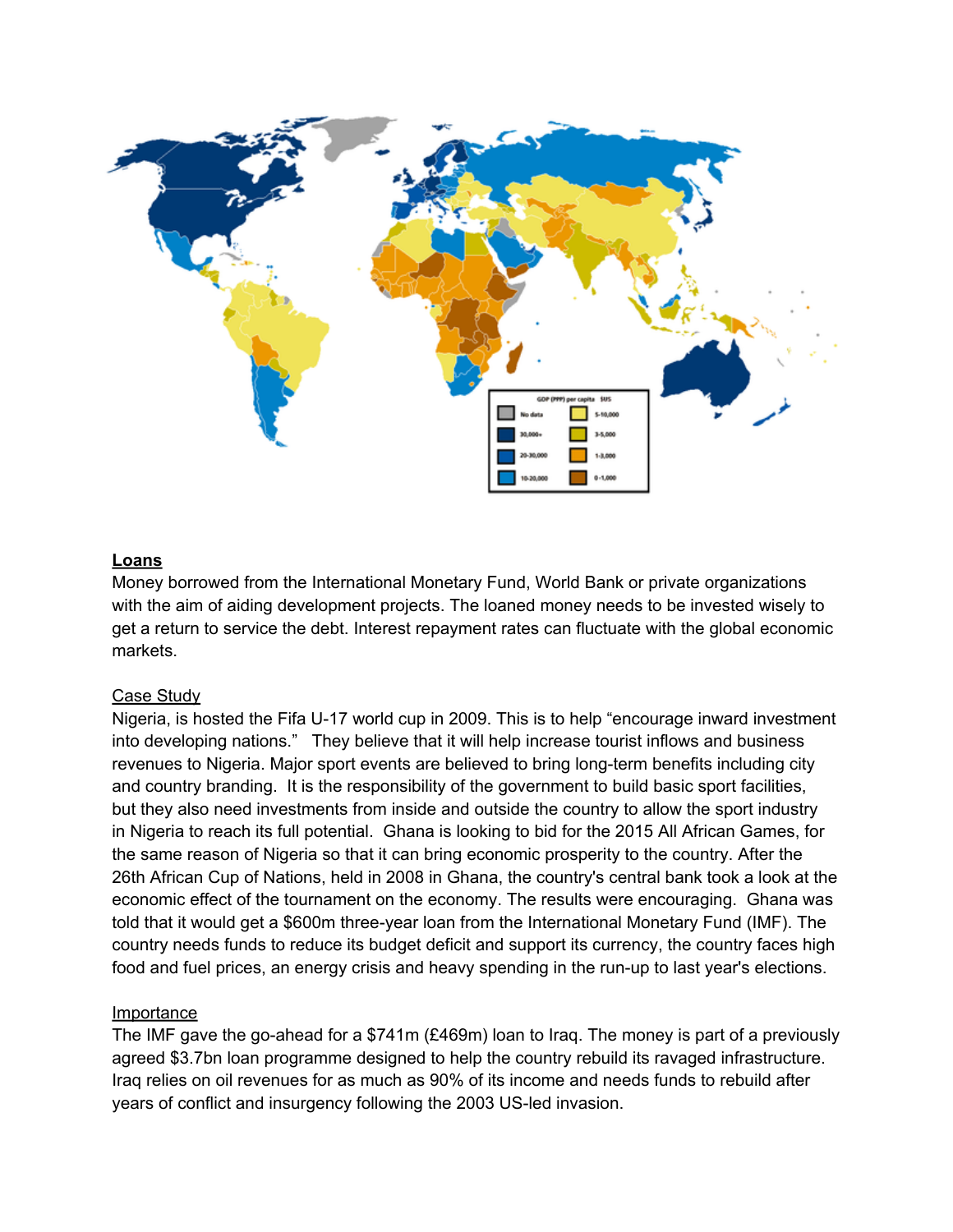## **Debt Repayment**

Debt is money owed: either the original sum borrowed or interest charges levied on the original sum. Debt service is the process of repaying a loan according to an agreed schedule. High debt service payments are often blamed for reducing government revenue, and thus resources for health and education. As a result, there are increasing calls for debt relief, which is a term used to describe the process of either forgiving or reducing debts held by poor countries.

Case Study details (Sophie)

- The world's leading industrialised nations have pledged to write off the debts that Haiti owes them, following a devastating earthquake last month.
- Haiti was rated as the poorest nation in the western hemisphere even before the earthquake struck.
- Canada's finance minister announced at a summit in Iqaluit, northern Canada,that Canada France, Germany, Italy, Japan, United Kingdom, and United States. (the G-7)
- \$1.2 of Haiti's \$1.9 debt has been written off.
- "We are committed in the G7 to the forgiveness of debt, in fact all bilateral debt has been forgiven by G7 countries vis-a-vis Haiti," Mr Flaherty said at the end of the two day gathering of finance ministers.
- At least one million people are in need of aid in Haiti after the magnitude 7.0 earthquake which struck in mid-January, killing more than 200,000 people.
- Gordon Brown told the BBC (when he was Prime Minster) that in order to rebuild a country, they must not be in debt.
- The earthquake in Haiti was a catastrophic setback to the Haitian people who are now facing tremendous emergency humanitarian and reconstruction needs, and meeting Haiti's financing needs will require a massive multilateral effort," said Treasury Secretary Timothy Geithner.
- Oxfam has urged the writing off of about an additional \$900m (£557m) that Haiti still owes to donor countries and institutions.
- Venezuela, one of Haiti's biggest creditors, last month forgave the country's \$295m oilrelated debt.

### Importance.

The Human Development Report 2002 from the United Nations Development Programme (UNDP) shows that, among 50 African countries, at least 29 recently spent more on debt service than on health. At present 41 countries are classified as heavily indebted poor countries (HIPCs) - 33 in Africa, four in Latin America, three in Asia and one in the Middle East. The main objective of the HIPC initiative is to reduce debt in these countries to a sustainable level, thereby releasing extra budgetary resources for poverty-reducing expenditure, including expenditure on health.

### **Development Aid**

Definition: Development aid or development cooperation (also development assistance, Official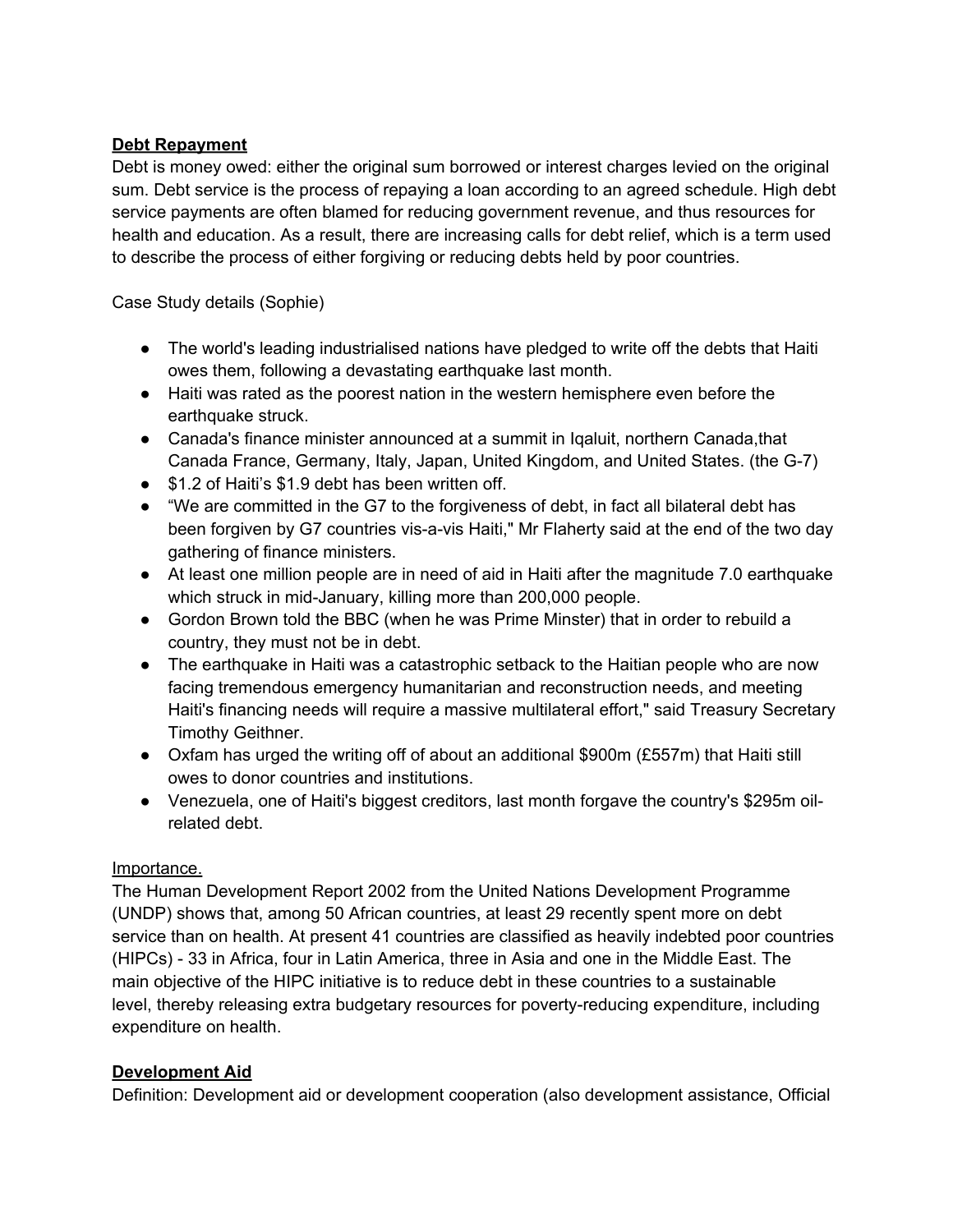Development Assistance (ODA) or foreign aid) is aid given by governments and other agencies to support the economic, environmental, social and political development of developing countries. It is distinguished from humanitarian aid by focusing on alleviating poverty in the long term, rather than a short term response. There tends to be a grant element to distinguish from a loan.

Case Study details (Ben)

## **Facts and figures** (Source: BBC, [http:](http://www.google.com/url?q=http%3A%2F%2Fnews.bbc.co.uk%2F2%2Fhi%2Fbusiness%2F7971914.stm&sa=D&sntz=1&usg=AFQjCNGDxbogCVnqOI2b5KluEvHh4IiJnQ)//n[ew](http://www.google.com/url?q=http%3A%2F%2Fnews.bbc.co.uk%2F2%2Fhi%2Fbusiness%2F7971914.stm&sa=D&sntz=1&usg=AFQjCNGDxbogCVnqOI2b5KluEvHh4IiJnQ)s[.bbc.c](http://www.google.com/url?q=http%3A%2F%2Fnews.bbc.co.uk%2F2%2Fhi%2Fbusiness%2F7971914.stm&sa=D&sntz=1&usg=AFQjCNGDxbogCVnqOI2b5KluEvHh4IiJnQ)o.uk/[2/hi/b](http://www.google.com/url?q=http%3A%2F%2Fnews.bbc.co.uk%2F2%2Fhi%2Fbusiness%2F7971914.stm&sa=D&sntz=1&usg=AFQjCNGDxbogCVnqOI2b5KluEvHh4IiJnQ)usi[ness](http://www.google.com/url?q=http%3A%2F%2Fnews.bbc.co.uk%2F2%2Fhi%2Fbusiness%2F7971914.stm&sa=D&sntz=1&usg=AFQjCNGDxbogCVnqOI2b5KluEvHh4IiJnQ)/[7971](http://www.google.com/url?q=http%3A%2F%2Fnews.bbc.co.uk%2F2%2Fhi%2Fbusiness%2F7971914.stm&sa=D&sntz=1&usg=AFQjCNGDxbogCVnqOI2b5KluEvHh4IiJnQ)9[14.](http://www.google.com/url?q=http%3A%2F%2Fnews.bbc.co.uk%2F2%2Fhi%2Fbusiness%2F7971914.stm&sa=D&sntz=1&usg=AFQjCNGDxbogCVnqOI2b5KluEvHh4IiJnQ)st[m\)](http://www.google.com/url?q=http%3A%2F%2Fnews.bbc.co.uk%2F2%2Fhi%2Fbusiness%2F7971914.stm&sa=D&sntz=1&usg=AFQjCNGDxbogCVnqOI2b5KluEvHh4IiJnQ)

The following figures show the total amount of aid given to developping countries The total amount of aid rose by 10.2% in 2008 to \$119.8bn, the highest amount recorded.

- The US was the largest donor, with its net aid rising 16.8% to \$26bn.
- The UK's net aid rose 24.1% to \$11.8bn, the third-largest amount.
- Five countries Denmark, Luxembourg, the Netherlands, Norway and Sweden exceeded the United Nations' target of 0.7% of gross national income in 2008.
- Germany, France and Japan were also among the five biggest donors.
- South Korea's aid rose 31.5% to \$797m in 2008. The country aims to become a member of the DAC (Development Assistance Committee) in 2010.

The OECD (Organisation for Economic Co-operation and Development) warned countries about using the financial crisis to cut back on aid. The current global financial crisis is having a serious impact on low-income countries. For that reason, aid cuts at this point in time would place a dangerous additional burden on developing countries.

### Importance.

The largest Development Assistance Committee donors were the United States (\$21.8 billion), Germany (\$12.29 billion), France (\$9.88 billion), United Kingdom (\$9.85 billion). However, none of those met the UN target of giving at least 0.7 percent of the Gross National Income (GNI) as aid. United States (0.16% of GNI) and Japan (0.17% of GNI) were in fact giving least among the members of DAC. The only countries meeting the targets in 2007 were Norway (0.96% of GNI), Sweden (0.93% of GNI), Luxembourg (0.91% of GNI), the Netherlands and Denmark (both 0.81% of GNI).

### **Remittances**

A remittance is a transfer of money by a foreign worker to his or her home country.

Case Study details (Sophie)

Money sent back home by migrants far exceeds international aid given to developing countries. The report, compiled in collaboration with the Inter-American Development Bank (IDB), based its findings on official data from governments, banks and money transfer operators.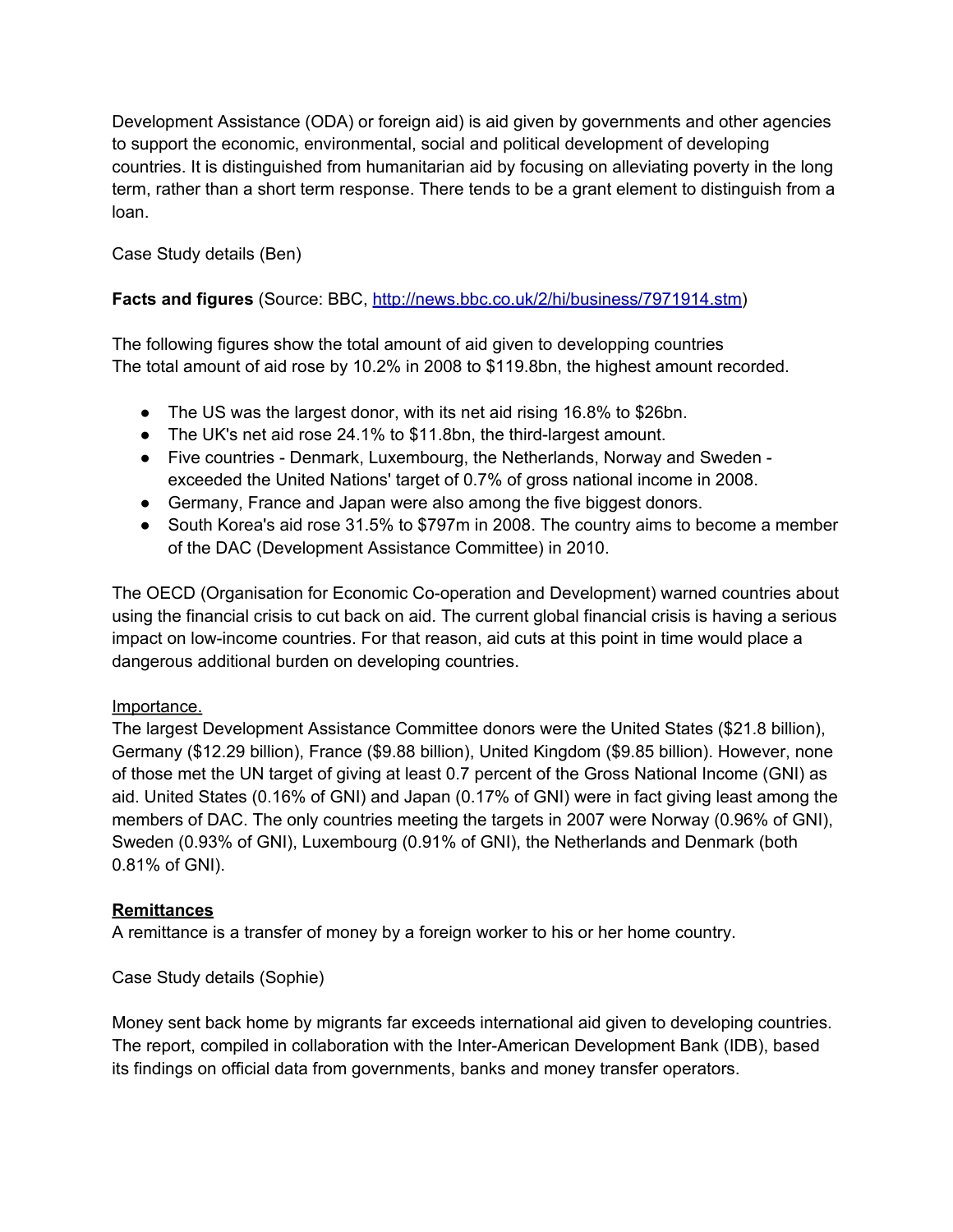- About 150 million migrant workers sent more than \$300bn (£147.3bn) home in 2006, says the International Fund For Agricultural Development (IFAD).
- That compared with \$104bn in aid from donor nations and direct foreign investment of \$167bn.
- Asia led the remittance table, receiving \$114bn, followed by Latin America and the **Caribbean**

●

# Importance

Migrant workers are suffering worst in the aftermath of the global recession. Foreign workers in developed nations are more likely to be jobless than their native-born counterparts, as the employment gap widens between the two. At the end of 2007, 12.4% of immigrants in Spain were jobless, as against 7.9% of native-born Spaniards.

# **Foreign Direct Investment**

The purchase of land, equipment or buildings or the construction of new equipment or buildings by a foreign company. FDI also refers to the purchase of a controlling interest in existing operations and businesses (known as mergers and acquisitions).

Case Study details - Katie

- Guinea's military rulers have agreed a huge mining and oil deal with China.
- Mines minister Mahmoud Thiam said a Chinese firm would invest more than \$7bn (£4.5bn) in infrastructure.
- In return, the company would be a "strategic partner" in all mining projects in the mineral-rich nation.
- China has been praised recently by think-tanks and African leaders for choosing to invest in infrastructure and business in Africa, rather than doling out aid money.
- Analysts say the timing of the Guinea deal is likely to stir controversy, as the legitimacy of Guinea's government is under question.
- the firm involved has not been named, but though it is the same firm that has invested billions in Angola - the Hong Kong registered China International Fund.
- A national mining firm would be set up, with the Chinese company becoming "strategic partners".
- Guinea is thought to have the world's largest reserves of the aluminium ore, bauxite.

### Importance

Many Chinese firms employ large numbers of local workers but wages remain low. However, there is evidence that workers are learning new skills because of the availability of Chinesefunded work. Taking advantage of low labour costs, the Chinese are also building factories across Africa. Most African countries now have a growing trade deficit with China, in spite of favourable tax-free trading agreements. Ethiopian exports to China reached \$132m (£63m) in 2006, a figure dwarfed by the value of Chinese imports of \$432m (£206m).